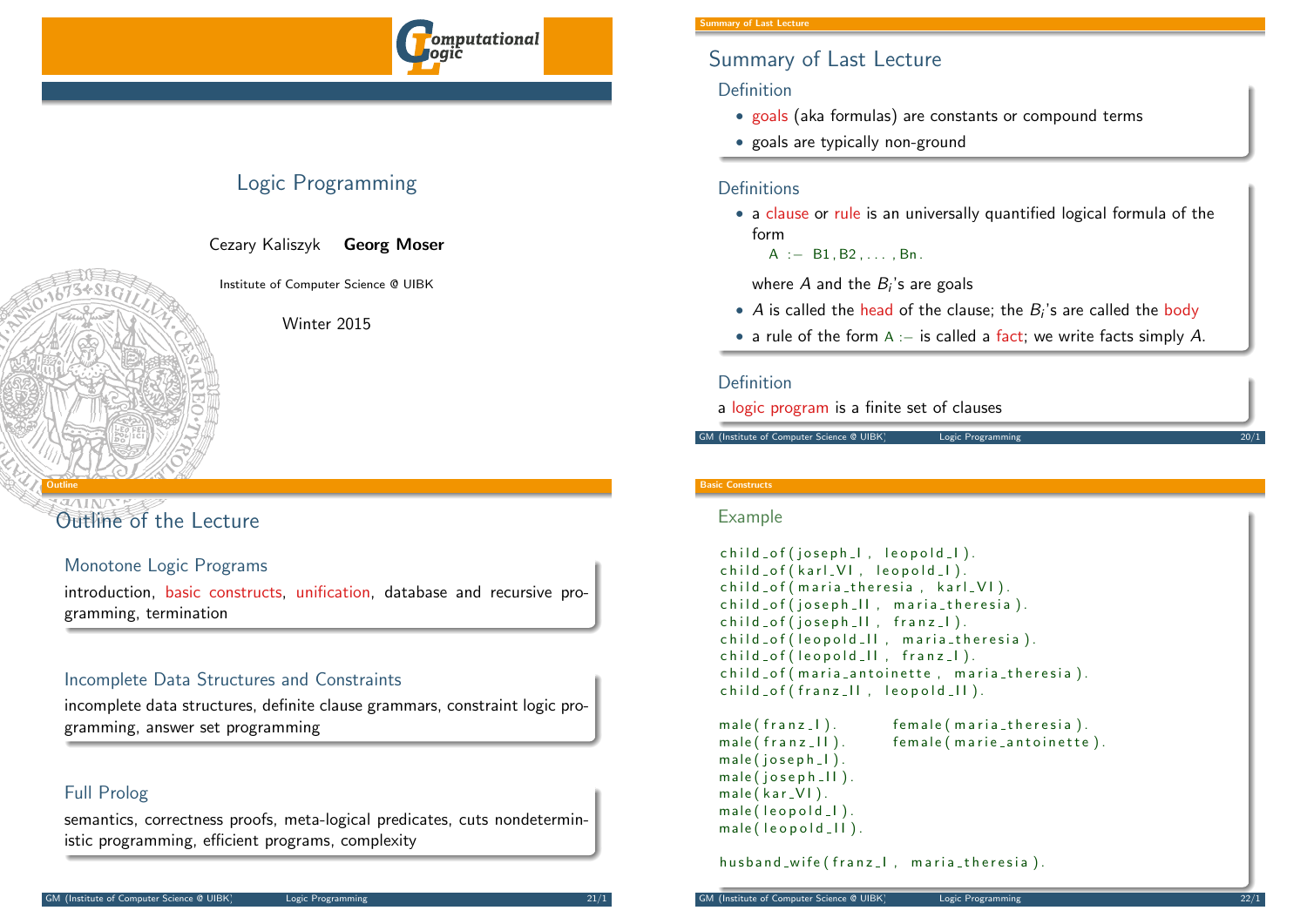# Review of Basic Constructs

#### Definitions

• a fact describes a relation (predicate) between terms child of (joseph II, maria theresia).

which reads "Joseph II is the child of Maria Theresia."

- child of is the name of the relation
- the arity denotes the number of arguments
- predicates are also denoted as child  $of/2$
- fact that do not contain variables are ground

### Fact

the order of the arguments is essential, hence it is important to choose meaningful names for predicates

```
GM (Institute of Computer Science @ UIBK) Logic Programming
```
#### Basic Constructs

### Definition

• a query tests whether a relation holds

```
: - child of (joseph II, maria theresia).
```
• queries are equivalent to use cases, as they are checked whenever the program is safed (in GUPU) or compiled (in general)

## Why does a Query fail?

- In the query doesn't follow from the data represented in the program; the negation of the query does not necessarily hold
- 2 the program is a complete representation; the negation of the query does hold

### Fact

Horn logic cannot distinguish between these options

#### asic Constructs

#### Choosing Names

**1** describe the arguments

 $t$ vp1\_ $t$ vp2\_ $t$ vp3\_ $t$ vp4 (Arg1, Arg2, Arg3, Arg4)

#### **2** refine the name

| $person\_person(X, Y)$ .<br>child_person (Child, Person)<br>child_parent (Child, Parent) | $%$ too coarse<br>$%$ better<br>$%$ perfect |
|------------------------------------------------------------------------------------------|---------------------------------------------|
| 3 indicate the relation                                                                  |                                             |
| child_ofparent (Child, Parent)                                                           | % preposition                               |

 $expression\_\text{improved program}(Exp,IExp)$  % participle  $expr_i$  m proved  $(Exp, IExp)$  $consists_of(X,Y)$  % verb

#### 4 abbreviations

 $country$   $/8$ 

GM (Institute of Computer Science @ UIBK) Logic Programming

#### Basic Constructs

#### Definition

a negative query verifies that the goal fails

 $\therefore$  / - child of (joseph II, fried rich II).

```
NB: occurring variables are existentially quantified
```
#### Definition

a general query with variables provide answer substitutions

: - child of (Child, maria theresia). : - child of ( Child, maria theresia).  $:/-$  child \_of ( Child , Child ).

#### Definition

a complex query combines several goals and typically make use of shared variables

: - child\_of (joseph\_II, Mum), female (Mum).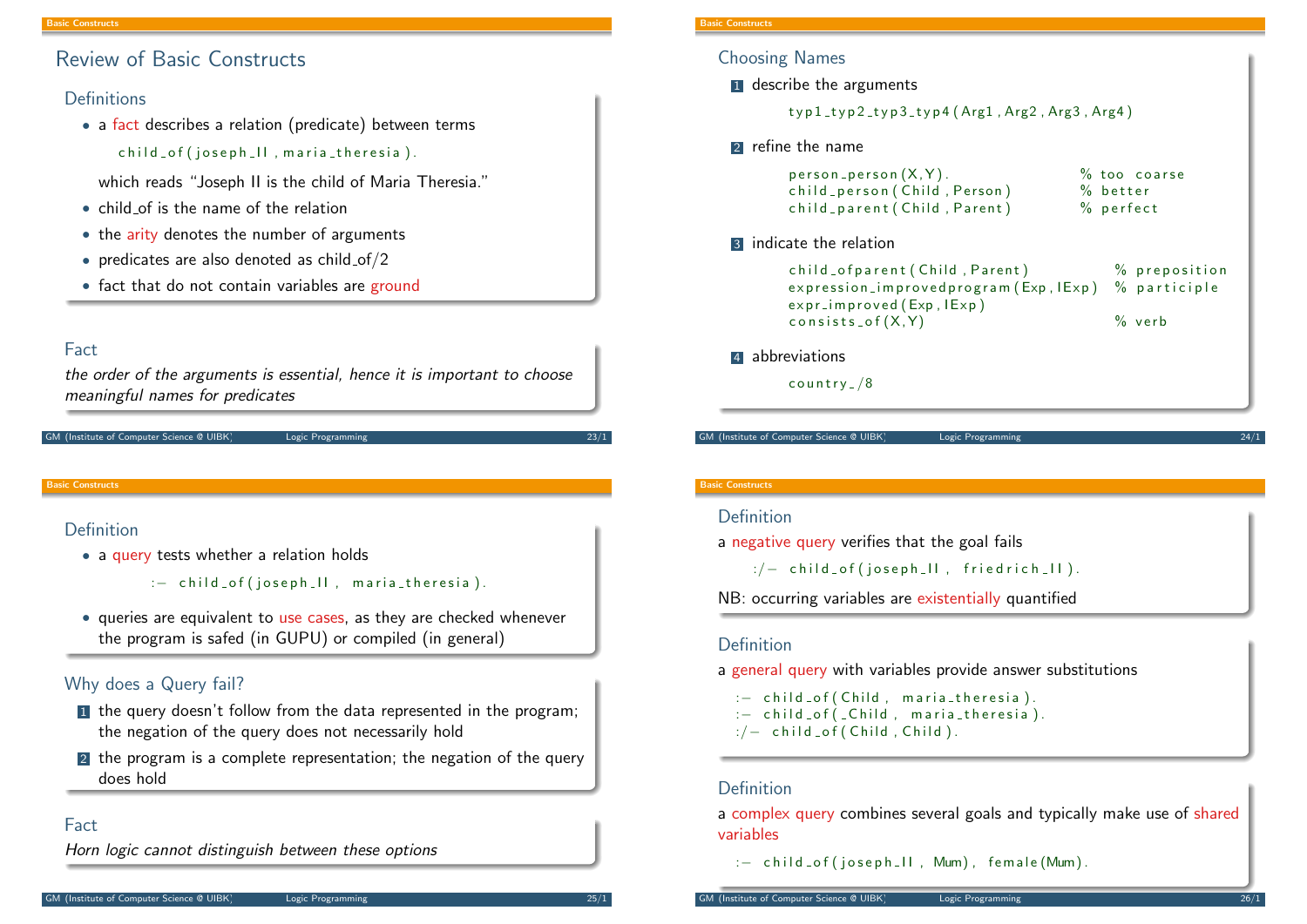#### Definition

• a rule consists of a head and a body, separated by ":-"

```
mother_of (Mum, Child) :-child_of(Cchild, Mum).
  female (Mum).
```
• a rule is recursive, if the body contains the predicate in the head

## **Definitions**

- we distinguish between the set of solutions of a query and the sequence of solutions
- the sequence may contain redundant solutions
- redundant solutions may be due to existential variables

```
GM (Institute of Computer Science @ UIBK) Logic Programming 27/1
```
#### Basic Constructs

#### [Ex](#page-0-0)ample

```
:/- ancestor_of (X,X).
```

```
ancestor_of (Ancestor, Predecessor) :-
    child _ of ( P r e d e c e s s or , Ancestor ).
ancestor_of (Ancestor, Predecessor) :-
    child of (Person, Ancestor).
    ancestor_of (Person, Predecessor).
```
## Example

 $:/-$  ancestor\_of\_2  $(X, X)$ .

```
ancestor_of_2 (Ancestor, Predecessor) :-
    child_of (Predecessor, Ancestor).
ancestor_of_2 (Ancestor, Predecessor) :-
    ancestor_of_2 (Person, Predecessor),
    child of (Person, Ancestor).
```
# Example

| % recursive rule                      |
|---------------------------------------|
| married_with (Husband, Wife) $:-$     |
| husband_wife (Husband, Wife).         |
| married_with (PersonA, PersonB) $:$ - |
| married_with (PersonB, PersonA).      |
|                                       |
| $\%$ non $-$ recursive rule           |
| married_with (Husband, Wife) $:-$     |
| husband_wife (Husband, Wife).         |
| $married_with(Wife, Husband) :-$      |
| husband_wife (Husband, Wife).         |
|                                       |

GM (Institute of Computer Science @ UIBK) Logic Programming 28/1

#### Unification

# Definition

composition of substitutions

$$
\theta = \{X_1 \mapsto t_1, \ldots, X_n \mapsto t_n\}
$$

and

$$
\sigma = \{Y_1 \mapsto s_1, \ldots, Y_k \mapsto s_k\}
$$

is substitution

$$
\theta\sigma=\{X_1\mapsto t_1\sigma,\ldots,X_n\mapsto t_n\sigma\}\cup\{Y_i\mapsto s_i\mid Y_i\notin\{X_1,\ldots,X_n\}\}
$$

#### Example

$$
\theta = \{X \mapsto g(Y, Z), Y \mapsto a\} \quad \theta\sigma = \{X \mapsto g(Y, f(X)), Y \mapsto a, Z \mapsto f(X)\}
$$

$$
\sigma = \{X \mapsto f(Y), Z \mapsto f(X)\} \quad \sigma\theta = \{X \mapsto f(a), Z \mapsto f(g(Y, Z)), Y \mapsto a\}
$$